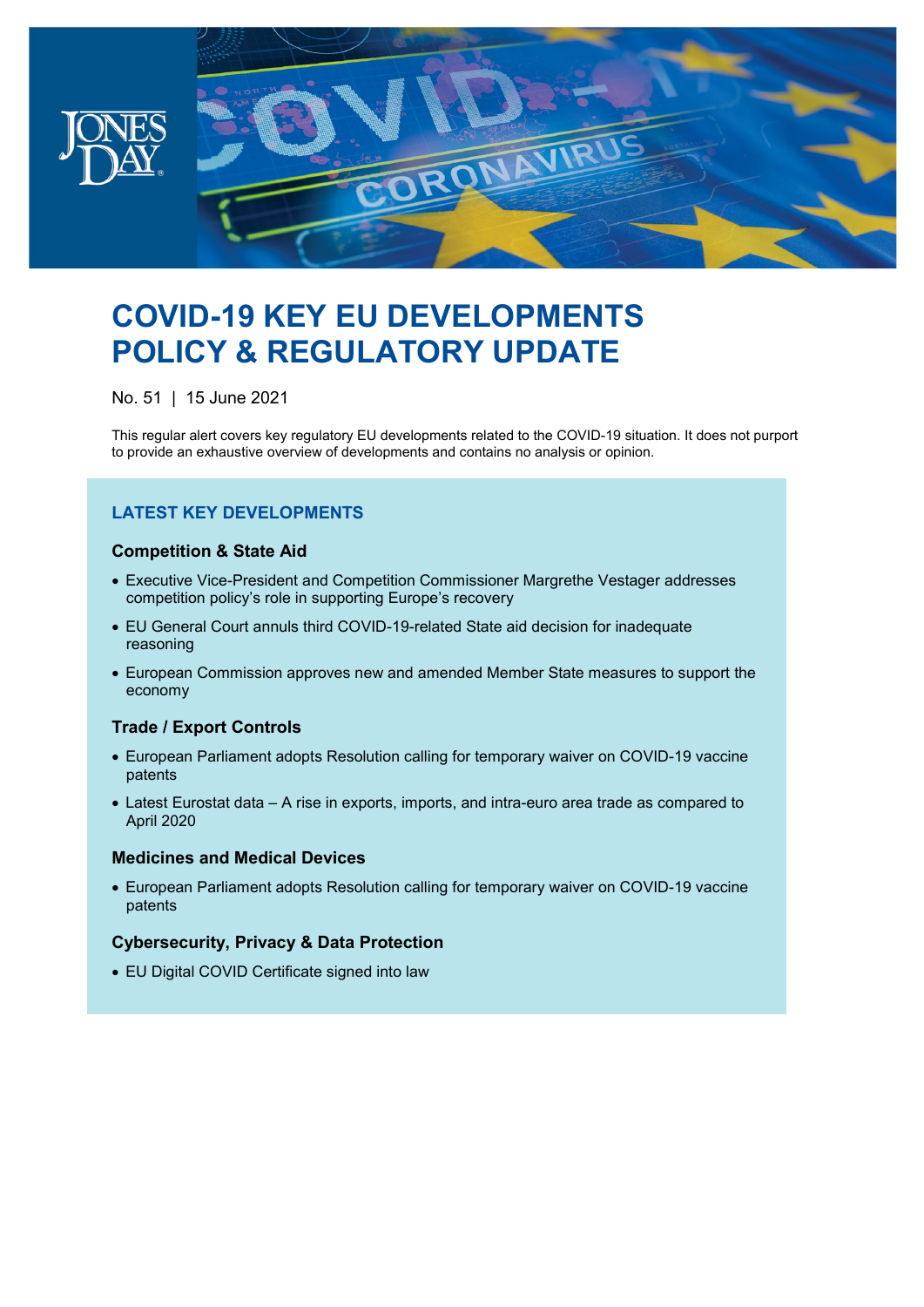# **COMPETITION & STATE AID**

#### **Competition**

**Executive Vice-President and Competition Commissioner Margrethe Vestager addresses competition policy's role in supporting Europe's recovery (see [here\)](https://ec.europa.eu/commission/commissioners/2019-2024/vestager/announcements/competition-policy-staying-course-times-change_en)**

On 15 June 2021, Commissioner Vestager spoke at the European Competition Day conference, hosted by the Portuguese Competition Authority. She focused, in particular, on the essential role of competition policy in supporting Europe's strong recovery.

Among the Commission's recent initiatives, Commissioner Vestager noted the recent review of the Horizontal Block Exemption Regulations and their guidelines. Stakeholder feedback had revealed opinions that these rules should be updated in view of digitalization and sustainability goals, and this process is now underway. Commissioner Vestager also expressed her view that the pandemic demonstrated that significant benefits can arise from firms cooperating in R&D or to increase production. To encourage pro-competitive cooperation, for example, the Commission plans to issue guidance on data sharing and data pooling agreements.

Commissioner Vestager also emphasized the key role of enforcement, particularly in view of the COVID-19 outbreak and the importance of keeping pharmaceutical markets competitive. In 2020, the Commission issued eight decisions amounting to EUR 370 million in antitrust and cartel fines (involving the pharmaceutical and other sectors).

On merger control, Commission Vestager noted the continued steady pace in the number of notifications and enforcement as compared to the preceding five years. The Commission's intervention rate during the pandemic has remained nearly identical to 2019 at just above 5% and includes, e.g., eighteen Phase 1 conditional approvals, seven Phase 2 approvals, and three ongoing Phase 2 investigations.

Among the Commission's new policy projects in merger control, Commissioner Vestager also mentioned the March 2021 Guidelines on expanding referrals under Article 22 of the EU Merger Regulation in cases where the transaction does not meet national merger control thresholds *(Jones Day Commentary, "European Commission Expands Antitrust Reviews to Non-Reportable Transactions," April 2021, see [here\)](https://www.jonesday.com/en/insights/2021/04/european-commission-expands-antitrust-reviews)*.

#### **State Aid**

| <b>EU General Court</b><br>annuls third<br>COVID-19-related<br>State aid decision<br>for inadequate<br>reasoning (see | On 9 June 2021, the General Court ("GC") annulled another decision of the<br>European Commission, following Ryanair's challenge to State aid granted to<br>German charter airline, Condor Flugdienst GmbH ("Condor"). This is the third<br>COVID-19 related State aid decision annulled by the GC (see also Jones<br>Day COVID-19 Update No. 49 of 2 June 2021).                       |
|-----------------------------------------------------------------------------------------------------------------------|----------------------------------------------------------------------------------------------------------------------------------------------------------------------------------------------------------------------------------------------------------------------------------------------------------------------------------------------------------------------------------------|
| here)                                                                                                                 | In April 2020, Condor received government cash injections through German<br>State aid measures amounting to EUR 550 million (see here) to address the<br>economic losses suffered by the airline due to COVID-19 travel restrictions.<br>Condor, previously owned by Thomas Cook, filed for insolvency in<br>September 2019. Following an aborted transaction to sell the company to a |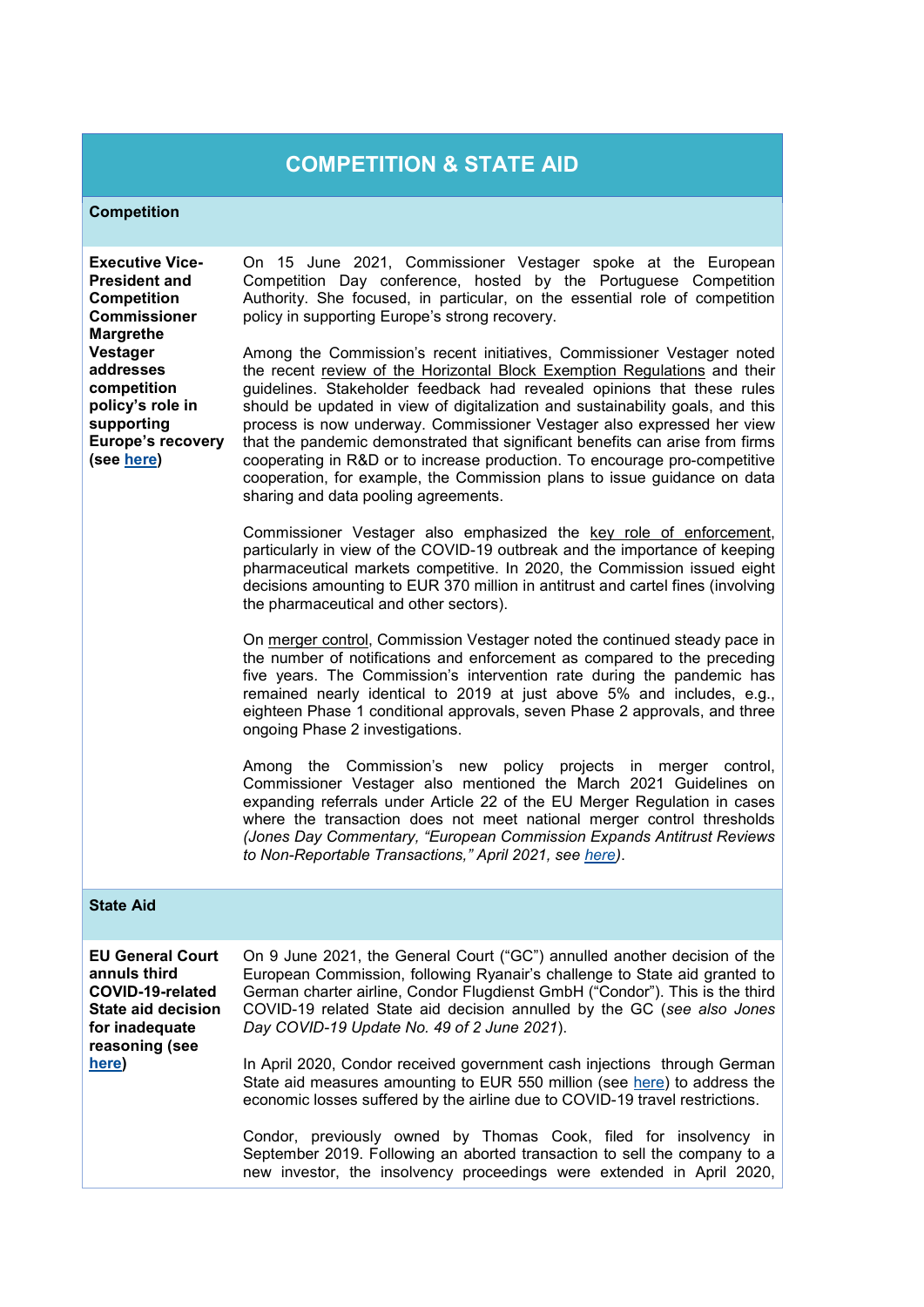|                                                                                                                                                  | resulting in further costs for Condor.                                                                                                                                                                                                                                                                                                                                                                                                        |
|--------------------------------------------------------------------------------------------------------------------------------------------------|-----------------------------------------------------------------------------------------------------------------------------------------------------------------------------------------------------------------------------------------------------------------------------------------------------------------------------------------------------------------------------------------------------------------------------------------------|
|                                                                                                                                                  | In annulling the decision, the GC set out its view that the Commission had<br>not provided inadequate reasons for approving the aid measure, and in<br>particular, did not establish the direct causal link between (i) Condor's flight<br>disruptions due to the COVID-19 travel restrictions and (i) the costs arising<br>from the prolonged insolvency period, which were included in calculating<br>Condor's damages due to the pandemic. |
|                                                                                                                                                  | Nevertheless, the GC temporarily suspended the effects of the annulment of<br>the decision pending the adoption of a new Commission decision.                                                                                                                                                                                                                                                                                                 |
|                                                                                                                                                  | The GC deemed that in light of the serious disturbance to the economy<br>caused by the COVID-19 pandemic, calling into question such aid would<br>have particularly damaging consequences for the German economy.                                                                                                                                                                                                                             |
|                                                                                                                                                  | Since 1 May 2020, Ryanair has brought a total of 21 appeals against<br>Commission decisions authorizing State aid granted by Member States to the<br>benefit of national air carriers.                                                                                                                                                                                                                                                        |
|                                                                                                                                                  | As of 19 May 2021, the GC had rejected six of those appeals. As of 4 June<br>2021, Ryanair had brought three appeals against the GC rulings before the<br>European Court of Justice.                                                                                                                                                                                                                                                          |
| European<br><b>Commission</b><br>approves new and<br>amended Member<br><b>State measures to</b><br>support the<br>economy (see here<br>and here) | Since the onset of the coronavirus outbreak, the Commission has adopted a<br>significant number of State aid measures under Article 107(2)b, Article<br>107(3)b and under the Temporary Framework.                                                                                                                                                                                                                                            |
|                                                                                                                                                  | The most recent measures adopted to support the economy and companies<br>affected by coronavirus outbreak include:                                                                                                                                                                                                                                                                                                                            |
|                                                                                                                                                  | €1.5 million Slovenian scheme to support potato farmers affected by<br>$\bullet$<br>the coronavirus outbreak.                                                                                                                                                                                                                                                                                                                                 |
|                                                                                                                                                  | €800 million Italian scheme to support companies affected by the<br>$\bullet$<br>coronavirus outbreak, as well as development and production of<br>coronavirus-relevant products.                                                                                                                                                                                                                                                             |
|                                                                                                                                                  | €170 million Finnish scheme to support uncovered fixed costs of<br>companies affected by the coronavirus outbreak.                                                                                                                                                                                                                                                                                                                            |
|                                                                                                                                                  | €25 million Italian scheme to support audio-visual production<br>$\bullet$<br>companies affected by the coronavirus outbreak.                                                                                                                                                                                                                                                                                                                 |
|                                                                                                                                                  | €200 million extension of Spanish scheme to support access to high-<br>$\bullet$<br>speed broadband services in underserved areas with funds from the<br>Recovery and Resilience Fund (RRF).                                                                                                                                                                                                                                                  |
|                                                                                                                                                  | €385 million Dutch scheme to support organizers of events affected<br>$\bullet$<br>by the coronavirus outbreak.                                                                                                                                                                                                                                                                                                                               |
|                                                                                                                                                  | €30 million Greek guarantee scheme to support SMEs active in the<br>$\bullet$<br>construction sector affected by the coronavirus outbreak.                                                                                                                                                                                                                                                                                                    |
|                                                                                                                                                  | €10.6 million Estonian scheme to support companies active in<br>$\bullet$<br>cultural and sport sectors in context of the coronavirus outbreak.                                                                                                                                                                                                                                                                                               |
|                                                                                                                                                  | €1.5 million Estonian scheme to support operators of experience<br>$\bullet$<br>centres and operators of buildings used for events affected by the<br>coronavirus outbreak.                                                                                                                                                                                                                                                                   |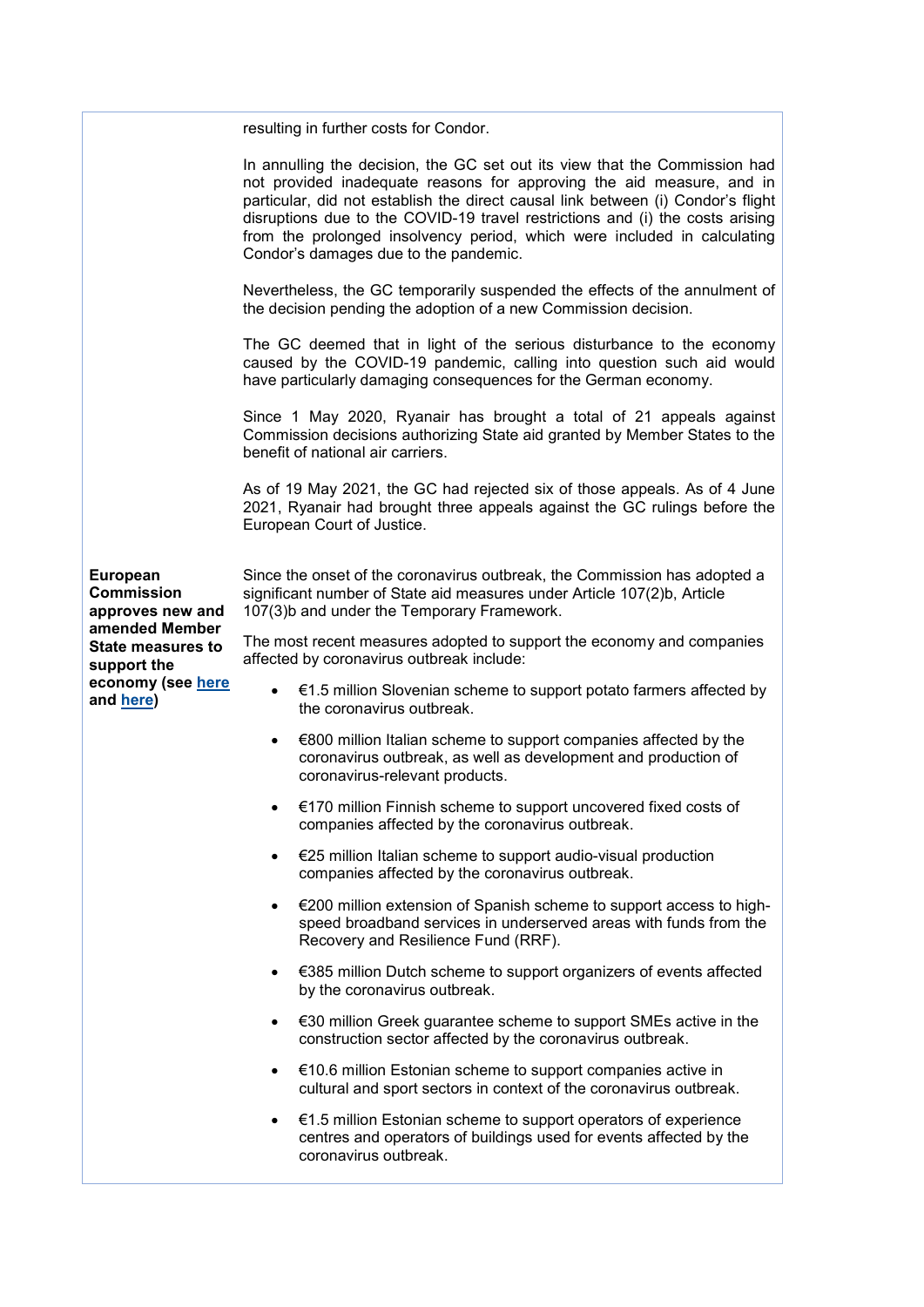| <b>TRADE / EXPORT CONTROLS</b>                                                                                                                    |                                                                                                                                                                                                                                                                                                                                                                                                                                                                                  |  |
|---------------------------------------------------------------------------------------------------------------------------------------------------|----------------------------------------------------------------------------------------------------------------------------------------------------------------------------------------------------------------------------------------------------------------------------------------------------------------------------------------------------------------------------------------------------------------------------------------------------------------------------------|--|
| <b>European</b><br><b>Parliament adopts</b><br><b>Resolution calling</b><br>for temporary<br>waiver on COVID-<br>19 vaccine patents<br>(see here) | On 10 June 2021, the European Parliament adopted a Resolution, with 355<br>votes in favor, 263 against and 71 abstentions, calling for negotiations on a<br>temporary waiver of the WTO Agreement on Trade-Related Aspects of<br>Intellectual Property Rights ("TRIPS") in relation to patents on products aimed<br>at combating and preventing COVID-19. The temporary waiver is aimed at<br>boosting production and ensuring global access to affordable COVID-19<br>vaccines. |  |
|                                                                                                                                                   | The vote followed a Parliamentary debate in late May on the waiver that was<br>proposed initially by South Africa and India to the WTO in October 2020 (see<br>also Jones Day COVID-19 Update No. 48 of 26 May 2021).                                                                                                                                                                                                                                                            |  |
|                                                                                                                                                   | Notably, the Resolution's export-related aspects also address the following:                                                                                                                                                                                                                                                                                                                                                                                                     |  |
|                                                                                                                                                   | urges the Commission, with regard to export restrictions, to engage<br>$\bullet$<br>with vaccine-producing countries towards eliminating trade barriers<br>and to replace the EU's own export authorization mechanism for<br>COVID-19 vaccines and raw materials (introduced for the first time by<br>Regulation (EU) 2021/111, as subsequently extended) with export<br>transparency requirements; and                                                                          |  |
|                                                                                                                                                   | calls on the US and the UK to abolish their export ban on vaccines<br>$\bullet$<br>and raw materials necessary to produce vaccines.                                                                                                                                                                                                                                                                                                                                              |  |
|                                                                                                                                                   | For further details on the Resolution, please see below Section on Medicines.                                                                                                                                                                                                                                                                                                                                                                                                    |  |
| <b>Latest Eurostat</b><br>data - A rise in<br>exports, imports,<br>and intra-euro area<br>trade as compared<br>to April 2020 (see<br>here)        | On 15 June 2021, the Commission published the latest Eurostat data on<br>international trade.                                                                                                                                                                                                                                                                                                                                                                                    |  |
|                                                                                                                                                   | The first estimate for euro area* exports of goods to the rest of the world in<br>April 2021 was €193.8 billion, an increase of 43.2% compared with April 2020<br>(€135.3 billion). These statistics of last April were significantly impacted by<br>Member State COVID-19 containment measures. Imports from the rest of the<br>world stood at €182.8 billion, a rise of 37.4% compared with April 2020<br>(€133.0 billion).                                                    |  |
|                                                                                                                                                   | As a result, the euro area recorded a $€10.9$ billion surplus in trade in goods<br>with the rest of the world in April 2021, compared with $+\epsilon$ 2.3 billion in April<br>2020.                                                                                                                                                                                                                                                                                             |  |
|                                                                                                                                                   | Intra-euro area trade rose to €178.9 billion in April 2021, an increase of<br>61.9% compared with April 2020.                                                                                                                                                                                                                                                                                                                                                                    |  |
|                                                                                                                                                   | For extra-EU** exports, in the period between January and April 2021, these<br>rose to €688.1 billion (an increase of 7.8% compared with January-April<br>2020), and imports rose to €626.6 billion (an increase of 6.3% compared with<br>January-April 2020). Furthermore, all Member States saw large increases in<br>extra-EU exports except Cyprus (-17.7%) and Ireland (-0.3%). The highest<br>increases were recorded in Slovakia (+120.6%) and Italy (+104.6%).           |  |
|                                                                                                                                                   | <b>Extra-EU imports reflect a similar trend. In April 2021 compared to April 2020,</b><br>all Member States increased their extra-EU imports, except Luxembourg (-<br>5.3%). The highest increases were recorded in Malta (+160.4%), Estonia<br>(+77.8%) and Slovenia (+71.2%).                                                                                                                                                                                                  |  |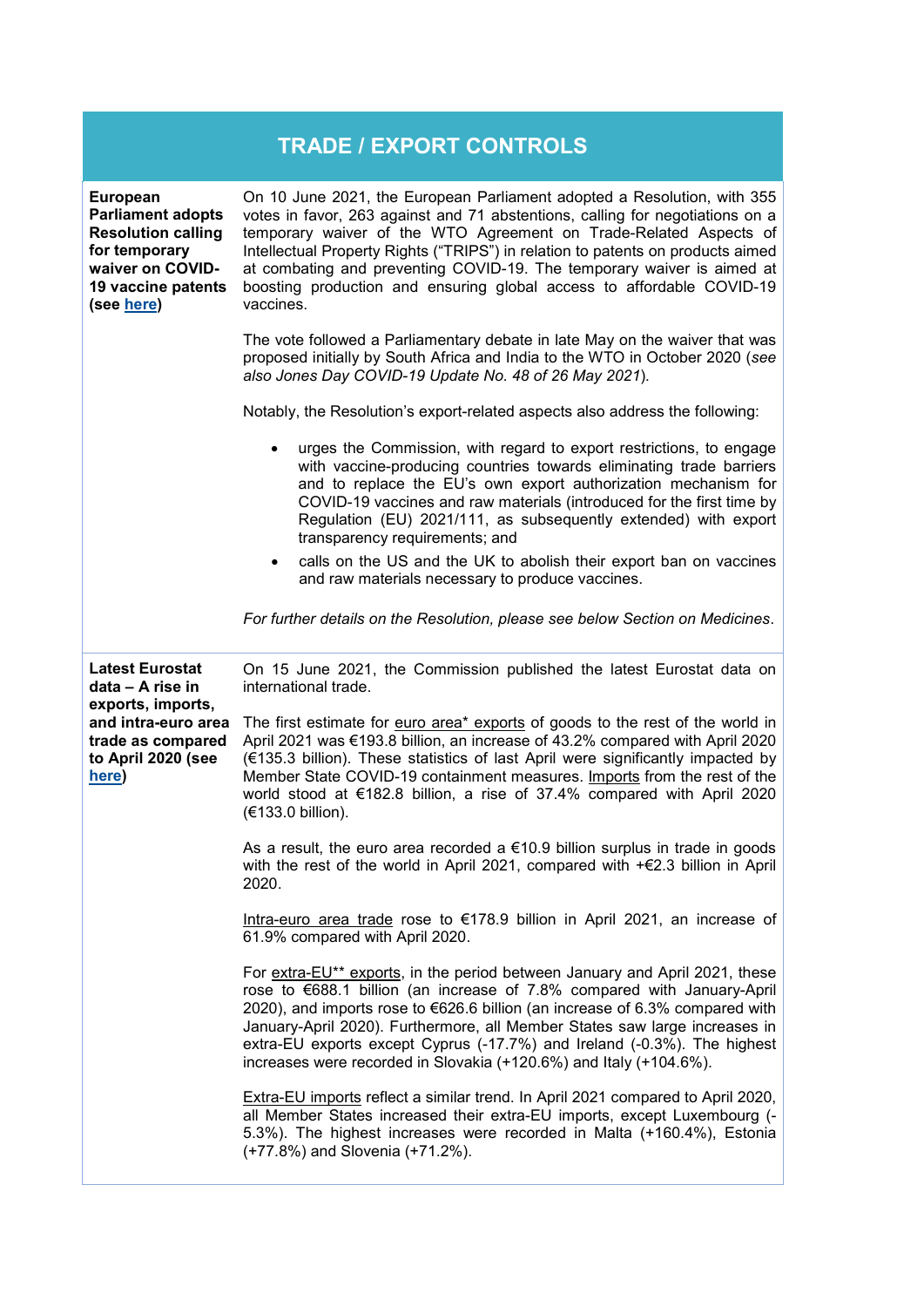*\* The euro area (EA19) includes Belgium, Germany, Estonia, Ireland, Greece, Spain, France, Italy, Cyprus, Latvia, Lithuania, Luxembourg, Malta, the Netherlands, Austria, Portugal, Slovenia, Slovakia and Finland.*

*\*\* The EU (European Union) includes Belgium, Bulgaria, Czechia, Denmark, Germany, Estonia, Ireland, Greece, Spain, France, Croatia, Italy, Cyprus, Latvia, Lithuania, Luxembourg, Hungary, Malta, the Netherlands, Austria, Poland, Portugal, Romania, Slovenia, Slovakia, Finland and Sweden.*

# **MEDICINES AND MEDICAL DEVICES**

**European Parliament adopts Resolution calling for temporary waiver on COVID-19 vaccine patents (see [here\)](https://www.europarl.europa.eu/news/en/press-room/20210604IPR05514/parliament-calls-for-temporary-covid-19-vaccine-patent-waiver)**

On 10 June 2021, the European Parliament adopted a Resolution, with 355 votes in favor, 263 against and 71 abstentions, calling for negotiations on a temporary waiver of the WTO Agreement on Trade-Related Aspects of Intellectual Property Rights ("TRIPS") in relation to patents on products aimed at combating and preventing COVID-19. The temporary waiver is aimed at boosting production and ensuring global access to affordable COVID-19 vaccines.

Notably, towards accelerating vaccine production and promoting greater transparency, the Resolution also calls for the following:

- an urgent increase of international investment and coordination for the scaling up of production of critical vaccine inputs;
- increased transparency and the disclosure of future Advance Purchase Agreements ("APAs") to be signed by the European Commission and pharmaceutical companies for the purchase of COVID-19 vaccines and particularly with regard to next generation vaccines;
- the Commission's engagement with the private sector and incentivizing pharmaceutical companies to voluntarily share their technologies and know-how (at low cost to low- and middle-income countries); and
- the active mapping of companies, including sub-contractors, with the necessary know-how to transfer technology and pairing them with companies with idle production facilities.

*For further details on the Resolution, please see above Section on Trade/Export Controls*.

# **CYBERSECURITY, PRIVACY & DATA PROTECTION**

**EU Digital COVID Certificate signed into law [\(here\)](https://ec.europa.eu/commission/presscorner/detail/en/STATEMENT_21_2965)** On 14 June 2021, the Regulation on the EU Digital COVID Certificate was officially signed into law by the Presidents of the European Parliament, the Council, and the Commission. This follows the Parliament's approval, in plenary session, of the Regulation on 9 June 2021 (see [here\)](https://www.europarl.europa.eu/news/en/press-room/20210604IPR05512/parliament-gives-its-final-green-light-to-the-eu-digital-covid-certificate), followed by the Council's official adoption on 11 June 2021. A statement by the Commission highlights the objectives of the EU Digital COVID Certificate, including the right to free movement. The Certificate will be available in either digital or paper format, containing a QR code, and will be issued by national authorities free of charge.